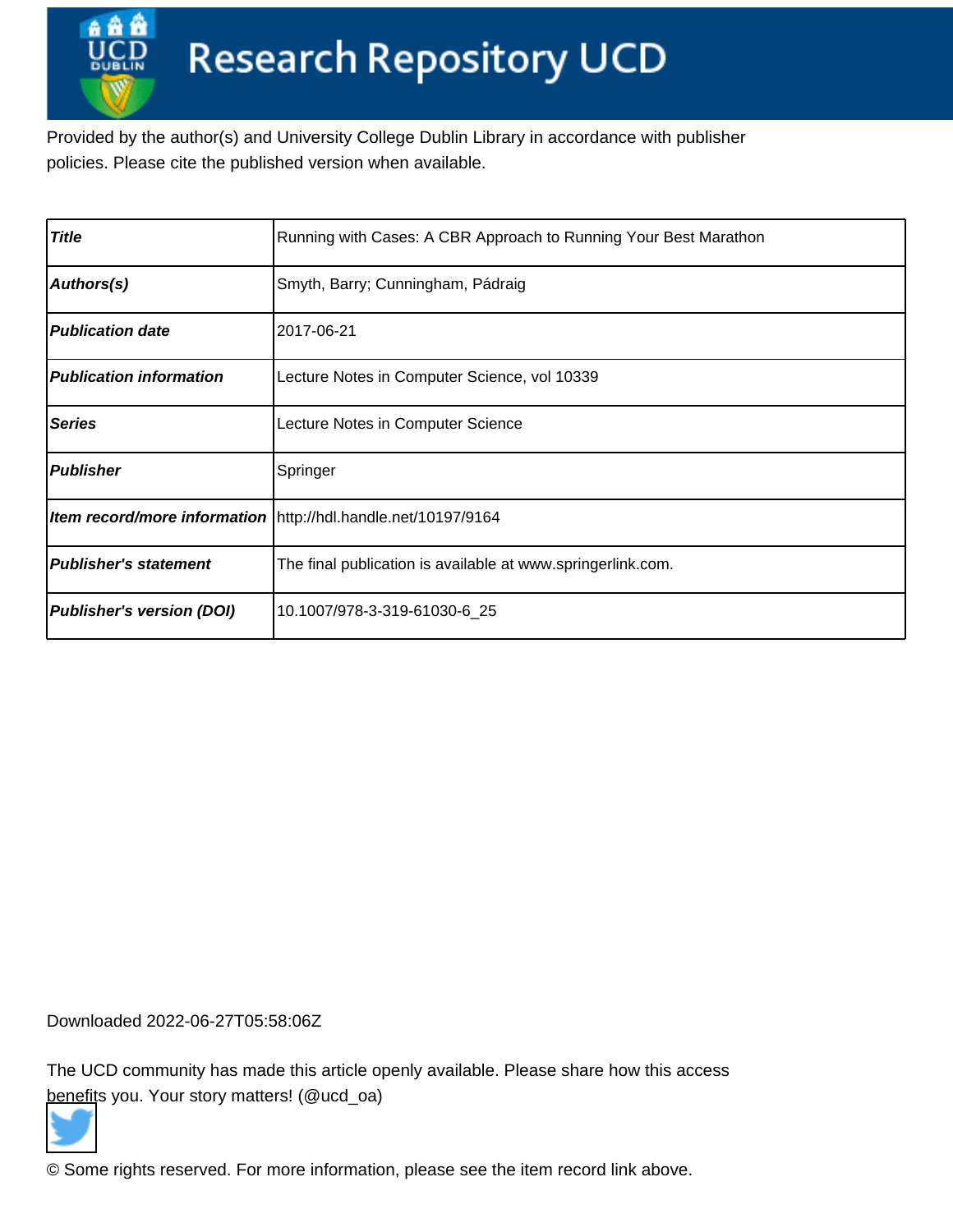# Running with Cases: A CBR Approach to Running Your Best Marathon

Barry Smyth & Pádraig Cunningham

Insight Centre for Data Analytics School of Computer Science University College Dublin, Ireland

Abstract. Every year millions of people around the world train for, and compete in, the marathon. As race-day approaches, and training schedules begin to wind down, many participants will turn their attention to their race strategy, as they strive to achieve their best time. To help with this, in this paper we describe a novel application of case-based reasoning to address the dual task of: (1) predicting a challenging, but achievable, personal best race-time for a marathon runner; and (2) recommending a race-plan to achieve this time. We describe how suitable cases can be generated from pairs of race histories and how we can predict a personal best race-time and produce a tailored race-plan by reusing the race histories of similar runners. This work is evaluated using data from the last six years of the London Marathon.

Keywords: case-based reasoning, recommender systems, marathon running

## 1 Introduction

Running a marathon is hard. It depends on months of dedicated training and the discipline to follow a time-consuming and exhausting schedule, but a successful marathon also needs an appropriate race-plan for the event itself. The runner must select a suitable target finish-time and carefully plan the pacing of their race, segment by segment, kilometer by kilometer. The aim of this work is to help marathon runners to achieve a new personal-best during their next race. We do this by using case-based reasoning to solve these dual problems by: (1) predicting a best achievable finish-time; and (2) recommending a tailored pacing plan to help the runner achieve this time on race-day.

This work sits at the intersection between personal sensing, big data, and machine learning. An explosion of wearable sensors and mobile devices has created a tsunami of personal data [1], and the promise that it can be harnessed to help people to make better decisions and live healthier and more productive lives [2, 3]. Indeed, within the case-based reasoning community there has been a long history of applying case-based, data-driven methods to a wide range of healthcare problems [4]. Recently, the world of sports and fitness has similarly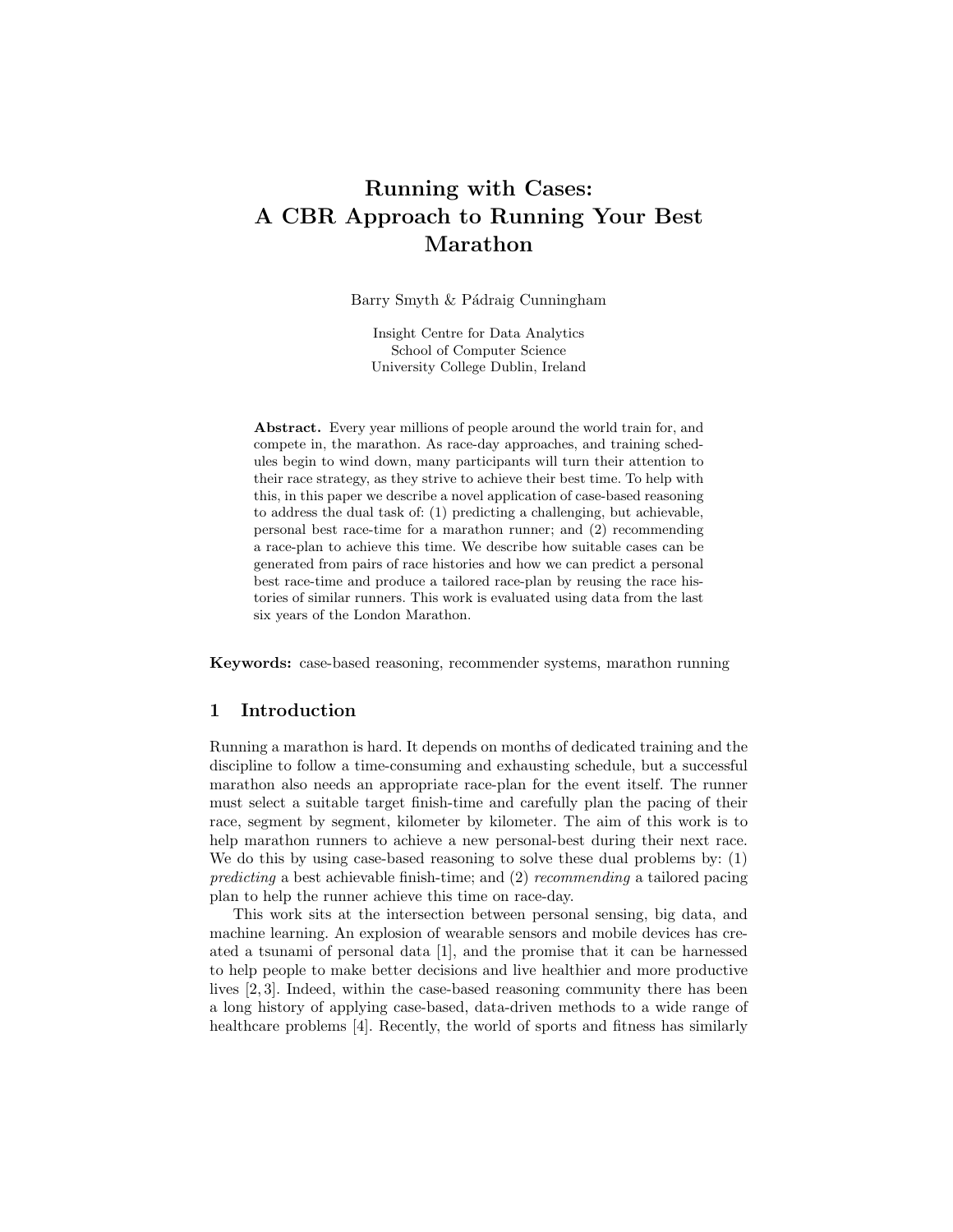embraced this big data vision as teams and athletes embrace the power of data to optimise the business of sports and the health and training of athletes; see for example [5, 6].

In this work we focus on recreational marathon running, helping runners to plan their race strategy for optimal performance. A key concept is that of pace, measured in minutes per mile/km, so that higher pace means slower speed. There is a growing body of research that explores the various factors that influence pacing during the marathon and other endurance events. For example, the work of [7] looks at the effect of age, gender, and ability on marathon pacing and concluded that female runners are typically more disciplined (running with less pace variation) than male runners; see also [8, 9]. Related to pacing is the runner's pacing strategy: how the runner plans to adjust their pace during the race; see [10]. There are 3 basic pacing strategies, based on how the pace of a runner varies between the first and second-half of a race. For example, we say that a runner completes an *even-split* if their pace is even throughout the race. Running a positive-split means the second-half of the race is slower (higher pace) than the first-half of the race, whereas a negative-split means the runner speeds-up in the second-half of the race, running it faster than the first-half. Many elites and disciplined runners will aim for even or slightly negative-splits; see [11]. Recreational runners typically run positive-splits, slowing during the secondhalf of the race, sometimes significantly. And for some this means *hitting the* wall, referring to the sudden onset of debilitating fatigue and a near-complete loss of energy that can occur late in a race; see [12]. At best, this temporarily slows even the swiftest of runners; at worst it reduces them to a shuffling gait for the remainder of the race.

All this is to say that running the marathon is a challenge, and the difference between a good day and a terrible day, training aside, may well come down to how carefully a runner plans their race: what finish-time to aim for; positive vs. negative vs. even splits; avoiding hitting the wall etc. This is where we believe there is a significant opportunity to support marathon runners, by advising them on a suitable a target finish-time and providing them with a concrete race-plan, one that is personalized to their ability and tailored to the marathon course.

## 2 Problem Definition

The problem addressed by this work is how to help a marathon runner achieve a new personal best in their next race. We will assume we are dealing with a runner who has completed at least one previous marathon and so has a race record to serve as a starting point. As a reminder, this problem involves two related tasks: the prediction of a suitable target finish-time and the recommendation of an appropriate pacing plan.

#### 2.1 Best Achievable Finish-Time

We start by assuming our runner wants to beat their current best-time, but by how much? If they are too conservative they will chose a finish-time that does not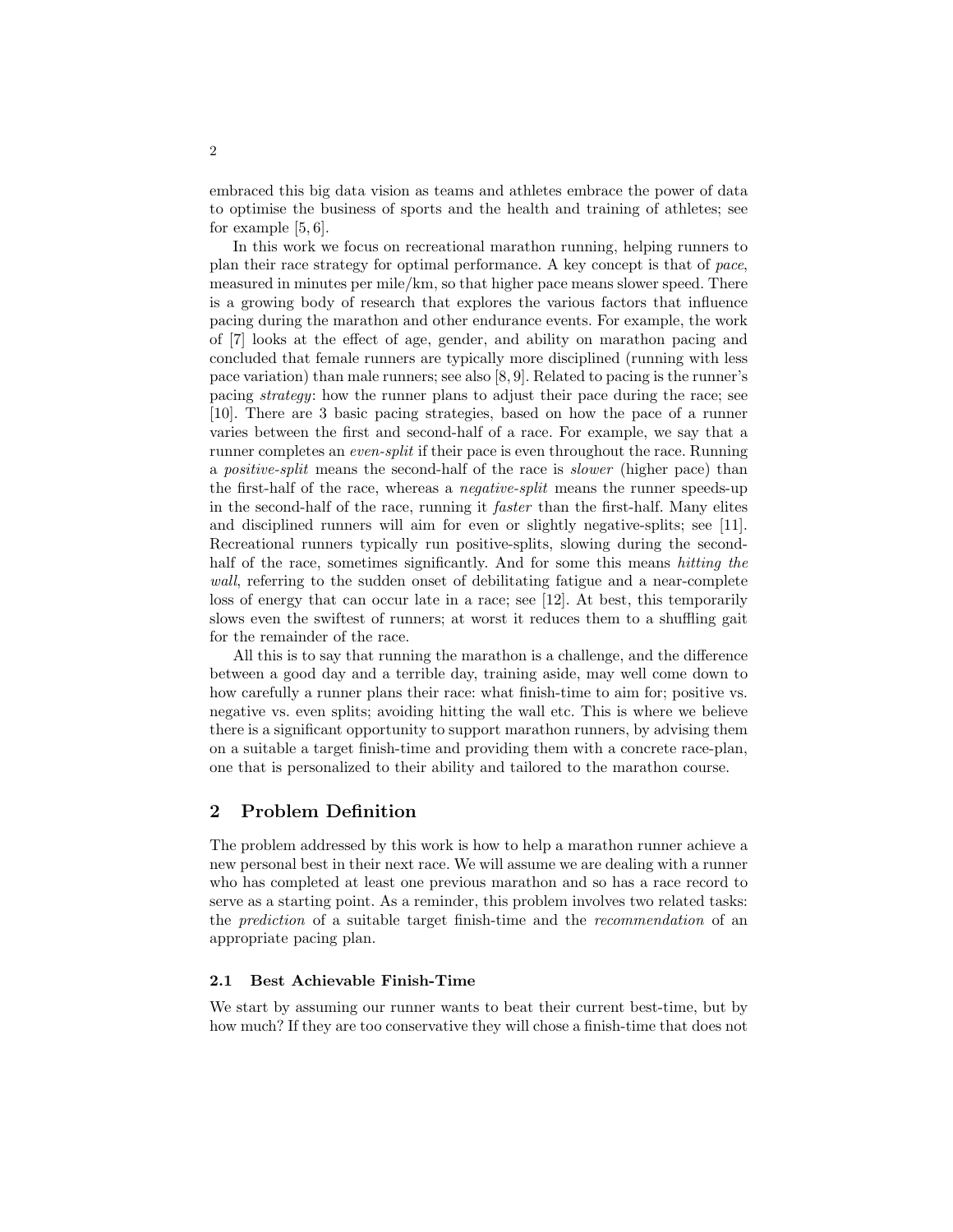fully test them, and may leave them disappointed if they finish too comfortably on race-day. If they are too ambitious they may select finish-time that is beyond their ability and and risk sabotaging their race; aiming for an overly ambitious target time is one sure way to end up hitting the wall later in the race. The point is that selecting a best achievable finish-time is non-trivial and getting it wrong can have a disastrous effect on race-day.

#### 2.2 Race Plans & Pacing Profiles

Given a best achievable finish-time, the next task is to devise a suitable raceplan. We will assume the marathon is divided up into 8x5km segments (0-5km, 5km-10km, ..., 35km-40km), plus a final 2.2km segment (40km-42.2km); most big-city marathons measure split-times in 5km segments and so race records typically provide these split-times. For the purpose of this work a race-plan, or pacing plan, will consist of a sequence of average paces (measured in kms per minute) for each of these race segments. For the avoidance of doubt we will refer to a pacing plan as a proposed set of paces for the runner and a pacing profile as the actual set of paces achieved by the runner in their race. For example, Figure 1(a) illustrates a race-record for a runner who completed a marathon in 4 hours and 13 minutes; that's an average pace of 6 mins/km. The corresponding pacing profile shows they ran a positive-split, starting their race 10% faster than their average pace during the first 5k and 10k segments of the race, and slowing in the second-half, to finish 7% slower than their average pace in the final segment.

Most conventional pacing plans are fairly simple and assume the runner will run an even-split. For example, if our runner wishes to run a 4-hour (240 minute) marathon then this suggests an average pace of 5 minutes and 41 seconds per km for the duration of the race. Some plans may account for positive or negative splits, and thus advise the runner to run the first half of the race more quickly or slowly, respectively. However, conventional plans are not especially tailored for the runner or the course, and so they leave considerable room for improvement, especially when it comes to achieving a new personal-best. Thus, in this work we argue for a more personalized and customized approach to pacing, so that runners can benefit from a pacing plan that is suitable for their goal time, their personal fitness level and ability, and that is tailored for the peculiarities of a given marathon course.

# 3 Using CBR to Achieve a Personal-Best in the Marathon

The key insight of this work is that we can use a CBR approach to both predict suitable target finish-times and recommend tailored pacing plans, based on the runner's own race experience and the experiences of similar runners who have achieved personal-bests on the target course. To do this we will rely on a case base of race pairs, representing a pair of race records for a single runner. Each race record contains a pacing profile and a finish-time for a completed race; see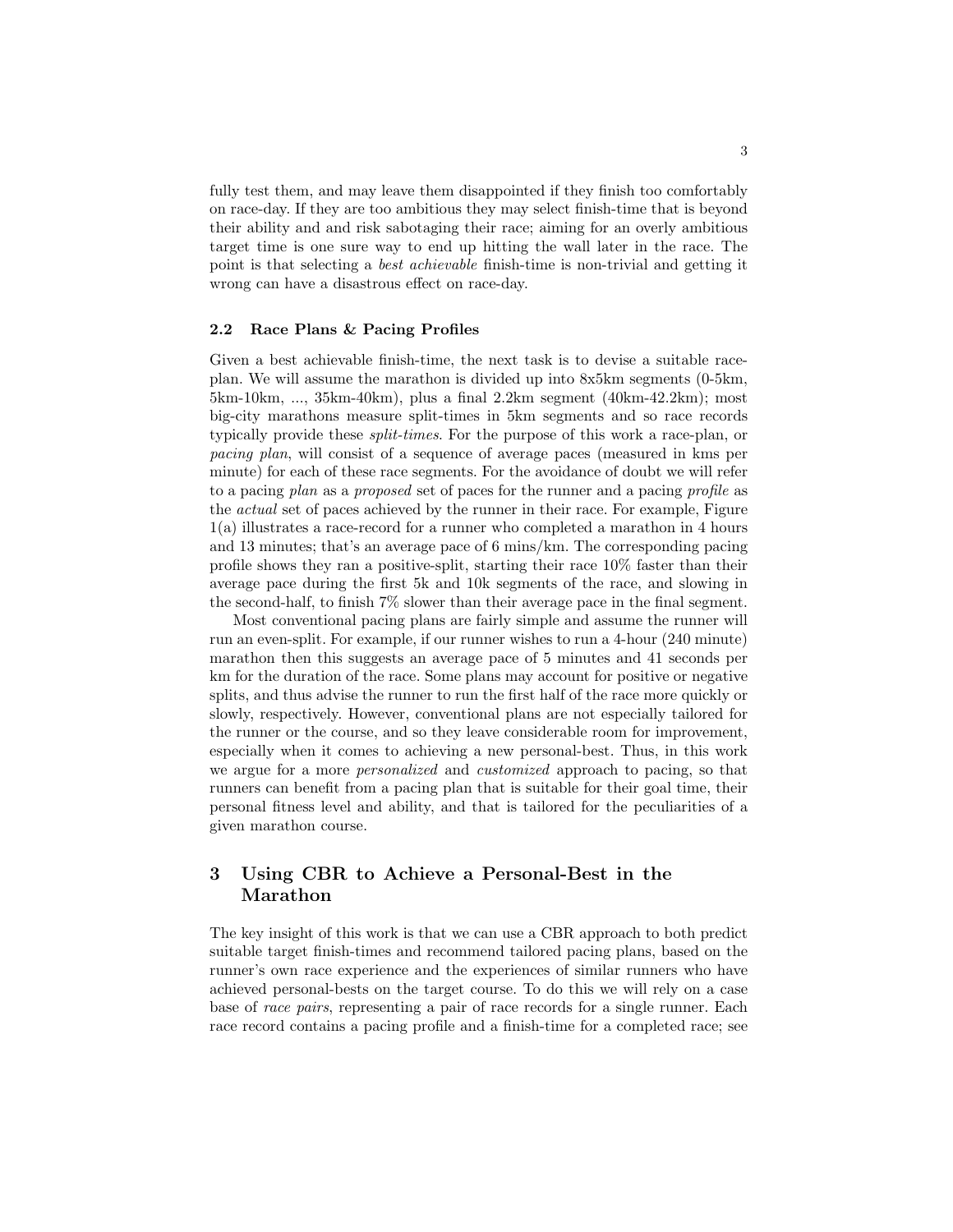Figure 1(b). One of these race records corresponds to a non personal-best  $(nPB)$ race, the other to a *personal-best* (PB) race; the nPB plays the part of the *case* description while the PB is the case solution. Given a target/query runner  $(q)$ , and their own recent race record (finish-time and pacing profile), we generate a finish-time prediction and pacing plan recommendation based on the PB's of cases that have a similar  $nPB$  to q as summarised in Figure 1(c).

#### 3.1 Case Generation

As mentioned above, each case in the case base corresponds to a single runner,  $r$ , with a  $nPB$  part, which represents a non personal-best race record, and a  $PB$ part as the personal-best race record; see Equation 1. To be represented in the case base  $r$  must obviously have at least two race records and in general may have  $n > 2$  race records if they have run many races; for example, in Figure 1(b) we highlight 3 race records for r (for marathons  $m_1, m_2, m_3$ ).

$$
c_{ij}(r, m_i, m_j) = \langle nPB_i(r, m_i), PB(r, m_j) \rangle \tag{1}
$$

The race record with the fastest finish-time is considered as the personal-best, and it is paired with the remaining  $n - 1$  non personal-best records, producing  $n-1$  cases. As per Figure 1(b), r's best race is  $m_2$ , with a finish-time of 236 minutes. This is then paired with the 2  $nPB$  records  $(m_1 \text{ and } m_3)$  to produce 2 cases,  $c(r, m_1, m_2)$  and  $c(r, m_3, m_2)$  as shown.

#### 3.2 Case Retrieval

Retrieval is a three-step process, as shown in Algorithm 1. Given a query race record  $(q)$  –that is a runner, a finish-time, and a nPB pacing profile – we first filter the available cases  $(CB)$  based on their finish-times, so that we only consider cases for retrieval if their finish-times are within  $t$  minutes of the query finish-time. This ensures that we are basing our reasoning on a set of cases that are somewhat comparable in terms of performance and ability.

Next, we filter on the basis of gender, only considering cases for retrieval if they have the same gender as the query runner. The reason for this is that physiological differences between men and women have a material impact on marathon performance. On average women tend to finish about 12% slower than men [7], and thus men and women with the same approximate finish-times will be racing at very different levels of maximum effort or ability; in relative terms, a 3-hour female finisher will be out-performing a 3-hour male finisher, for example. Hence we separate male and female cases for more effective matching, during retrieval.

Finally, we perform a standard, distance-weighted kNN retrieval over the remaining candidate cases  $C$ , comparing  $q$ 's pacing profile to their  $nPB$  profiles. These pacing profiles are real-valued vectors and, for now, we use a simple Euclidean-based similarity metric for similarity assessment. We select the top  $k$ most similar as the retrieved cases, R.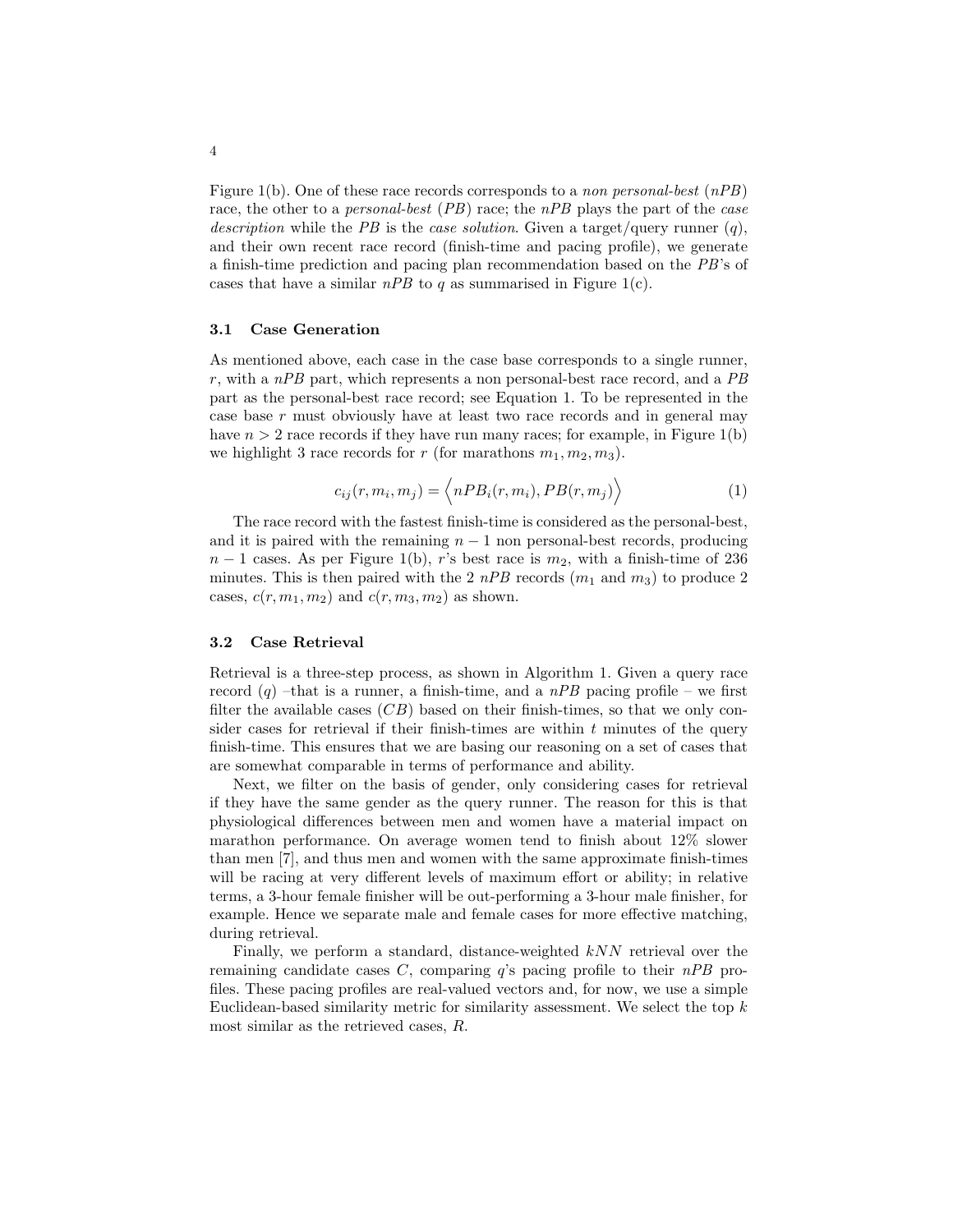

Fig. 1. Races, cases, predictions, and recommendations. (a) An example race record for a runner, showing a finish-time and a pacing profile containing pacing data for each of the 5km race segments; (b) Converting race records into cases; (c) An overview of the CBR process: given an nPB race record as a query, the system retrieves a set of  $k$  cases with similar nPB parts, and combines these to generate a personal-best finish-time prediction and a pacing plan to achieve this finish-time.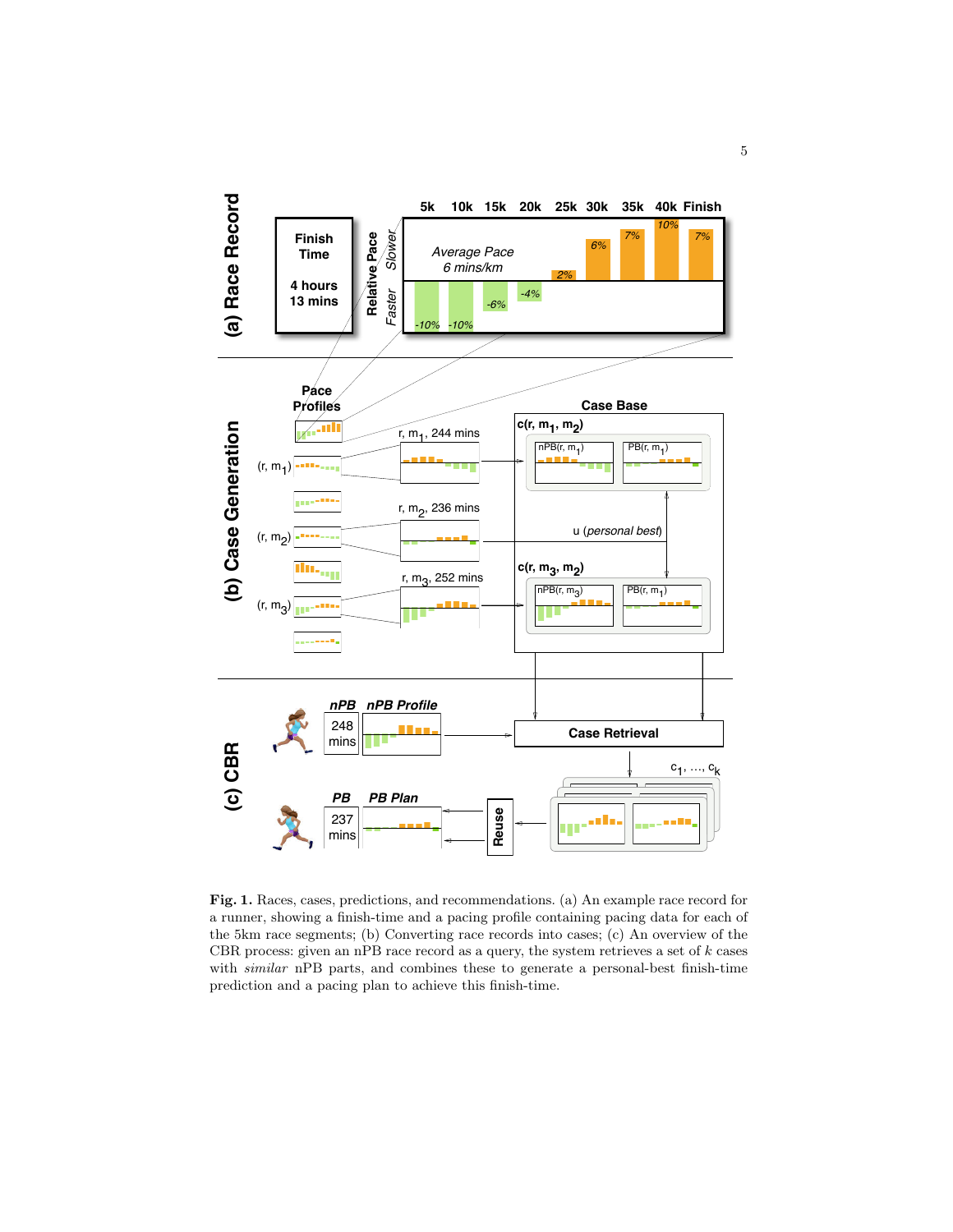Algorithm 1: Outline CBR Algorithm.

```
Data: Given: q, query race record; CB, case base; k, number of cases to be
       retrieved; t, finish-time threshold.
Result: pb, predicted finish-time; pn, recommended pacing profile.
begin
    C = \{c \in CB : Time(q) - t < Time(c) < Time(q) + t\}C = \{c \in C : c \text{.gender} == q \text{.gender}\}if len(C) \geq k then
        R = sort_k(sin(q, c) \forall c \in C)pb = predict(q, R)pn = recommend(q, R)return pb, pn
    else
     return None
    end
end
```
#### 3.3 Personal-Best Finish-Time Prediction

Given a set of similar cases,  $R$ , we need to estimate the best achievable finishtime for q. Each case in R represents another runner with a similar  $nPB$  to q who has achieved a faster personal-best on the same marathon course. The intuition is that since these PBs were achievable by these similar runners, then a similar PB should be achievable by the query runner.

For the purpose of this work we test three straightforward prediction approaches in which the predicted PB time of the query runner is a simple function of the personal-best times for the retrieved cases. With each approach the predicted PB finish-times are weighted based on the relative difference between the query runner's finish-time and the corresponding  $nPB$  finish-time of a retrieved case; see Equation 2. This adapts the PB times based on whether they were achieved by similar runners with slightly slower or faster  $nPB$  times.

$$
w(q,c) = \frac{q(nPB).finish}{c(nPB).finish}
$$
 (2)

Best PB. In Equation 3 the predicted finish-time is the weighted PB finish-time of the single fastest retrieved case  $C_{best}$ ; this is the case with the minimum PB finish-time. For example, if the query runner has a finish-time of 245 minutes, and the nPB finish-time for the best retrieved case is a slightly faster 240 minutes, then the weighting factor will be 1.02 (245/240). If the PB finish-time of this retrieved case is 232 minutes then the predicted PB time for q will be just over 236 minutes.

$$
PB_{best}(q, C) = w(q, C_{best}) \bullet Time(C_{best}(PB))
$$
\n(3)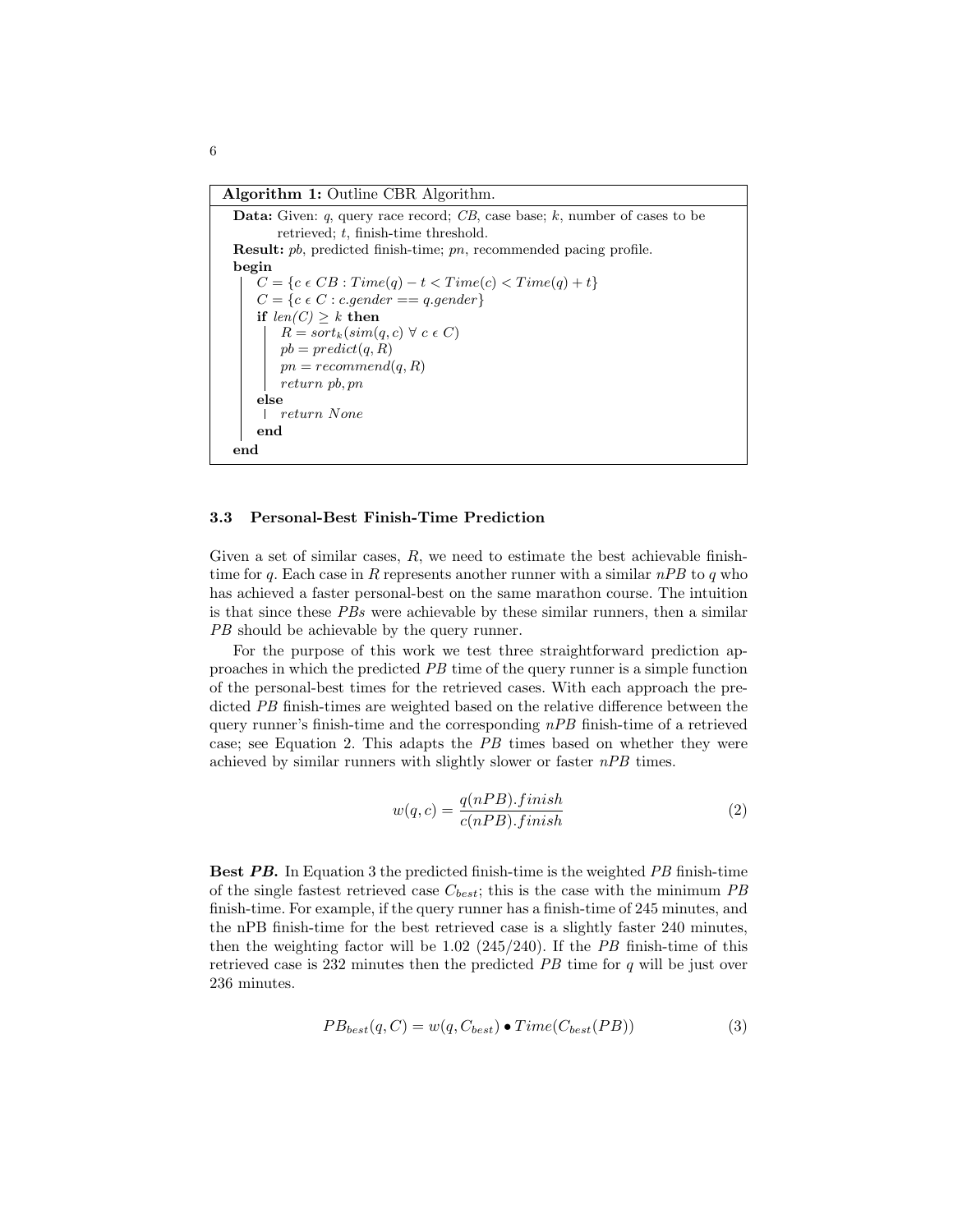**Mean PB.** Our second prediction approach calculates the *weighted mean* of the PB finish-times of retrieved cases as in Equation 4. This will obviously tend to provide a slower prediction finish-time than the Best PB approach above but it will be more representative of the personal-bests achieved by the similar runners.

$$
PB_{mean}(q, C) = \frac{\sum_{\forall i \in 1..k} w(q, C_i) \bullet Time(C_i(PB))}{k}
$$
(4)

Even PB. Finally, our third approach (Even PB) is based on the idea that more consistent or even pacing is better than more varied or erratic pacing. By measuring the coefficient of variation  $(CoV)$  of the relative paces in the PB pacing profile for each retrieved case, we can estimate their pacing variation, and select the one  $(C_even)$  with the lowest  $CoV$  value. The PB time of this  $C_even$ case is used as the predicted time for q.

$$
PB_{even}(q, C) = w(q, C_{even}) \bullet Time(C_{even}(PB))
$$
\n
$$
(5)
$$

#### 3.4 Pacing Recommendation

Given a predicted personal-best finish-time it is straightforward to turn this into an average pace (mins/km) for q to run her race. However, as discussed previously, such an approach is unlikely to be successful, due to a variety of factors including ability, discipline, and course conditions. Therefore, in this section we describe how to use CBR to fulfill the requirement for a more personalized and tailored pacing plan with which to achieve this new personal-best finish-time. In fact, a key advantage of CBR in this regard, compared to a more global, eager learning approaches, is precisely that it retains access to the local cases and their pacing profiles. It means that we can use the PB profiles of retrieved cases as the basis for a pacing plan for  $q$  and, in what follows, we describe 3 different approaches as companions to our 3 prediction approaches.

Best Profile. The first recommendation approach (Best Profile) reuses the PB pacing profile of the case with the best  $PB$  time,  $C_{best}$ . In other words, we take the relative pacing from  $C_{best}$  and map its relative paces to the average pace for predicted PB time for the query runner. For example, if the predicted PB time is for 232 minutes, indicating an average pace of 5 minutes 30 second per km, and the PB profile in  $C_{best}$  calls for a first 5km that is 5% faster than average pace, then the generated pacing profile for q will advise running the first 5km at just over 5 minutes and 13 seconds per km.

Mean Profile. The second approach (Mean Profile) generates a new pacing plan based on the mean relative segment paces of the PB profiles from the k retrieved cases. So, if, on average, the PB profiles of the retrieved cases have their runners starting 6% faster than their average pace then our Mean Profile plan for a 232-minute finish will suggest that  $q$  begins her race at 5 minutes and 10 seconds per km.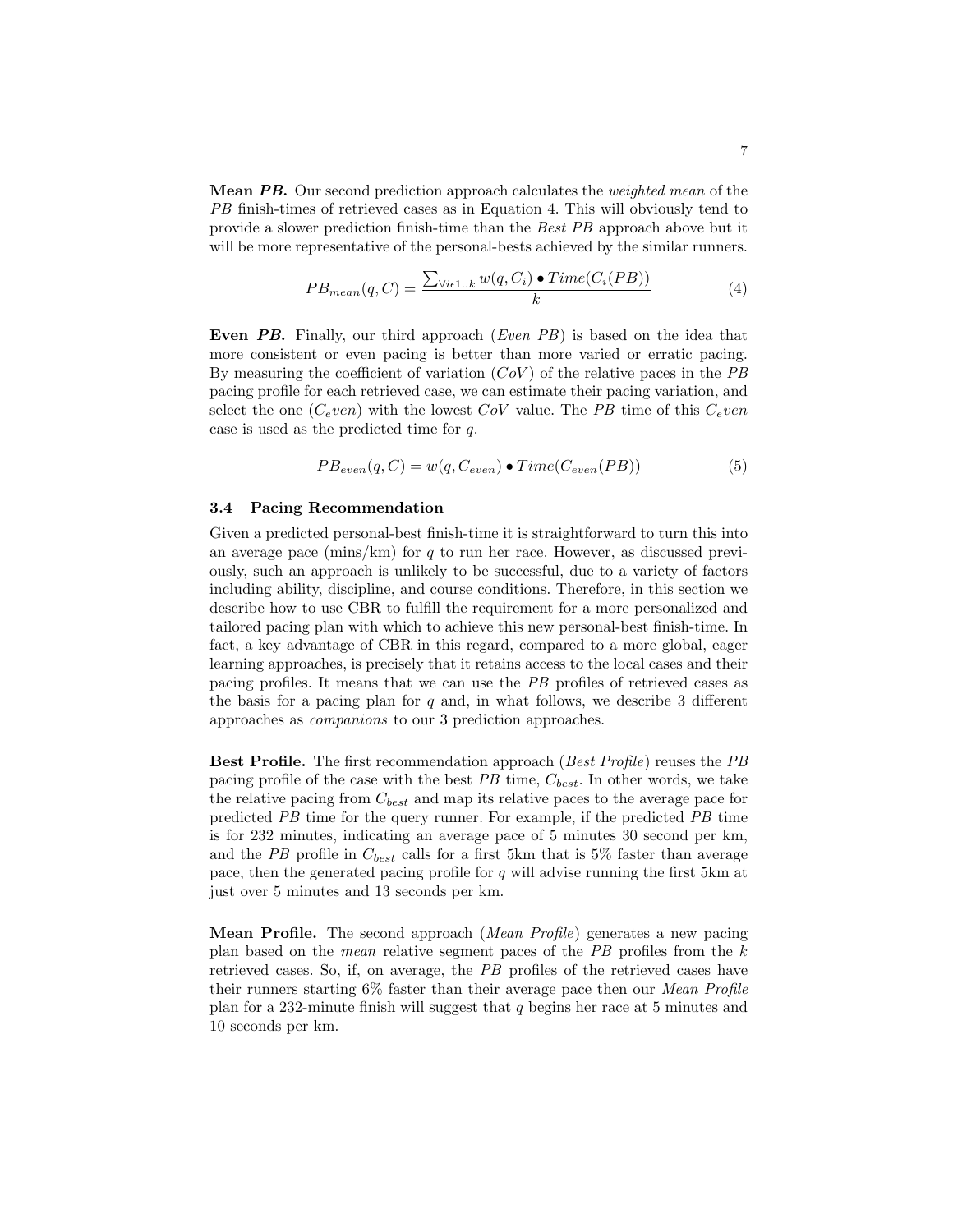Even Profile. Finally, we can generate our pacing plan based on the PB profile of  $C<sub>e</sub>ven$ , the case with the most even pacing profile. If its profile calls for the first 5km to be run at a pace that is just 2% faster than average race pace then the pacing profile for  $q$  will suggest a pace of 5 minutes and 23 seconds per km.

#### 3.5 A Worked Example

Up to now we have described an approach to generating cases from pairs of race records. We have shown how these cases can be reused (according to three different strategies, *Best, Mean, Even*) as the basis for finish-time predictions and pacing recommendations, to help  $q$  achieve a new personal best in their marathon. By design we have kept our case representation, retrieval, and reuse strategies straightforward, to make it easy to embed this approach in a practical application for runners.

A summary example of such an application is depicted in Figure  $1(c)$  in which a (query) runner submits a  $(nPB)$  race record for a 248-minute finish-time with a pace profile that indicates a strong positive-split; they started out fast and completed the first-half of the race quite a bit faster than the second-half of the race. In terms of providing this information to the CBR system, it may be feasible for the runner to provide their race number and for the appropriate record to be pulled from the public race records in real-time. Large marathons such as London or Boston could readily accommodate this by integrating the service as part of their site offering.

In any event, having submitted a race record, the CBR system retrieves a set of k cases,  $c_1...c_k$  and, using one of the strategies above, generates a predicted PB time and suitable race plan for the runner. In this examples the predicted PB time indicates to the runner that she should be able to achieve a personal-best finish-time of 237 minutes, a fairly significant 11-minute improvement over her previous time. The recommended pacing plan suggests running the race with a slight positive-split, starting out a few percent faster than their target average pace of 5 minutes and 37 seconds per km, while running a slightly slower secondhalf of the race; it is a much more evenly paced race plan than their nPB race record. Importantly, this pacing plan provides our runner with a set of concrete paces for each of the race segments and because it is based on how other runners (with similar nPB records to the query runner) have run the same course; in short, it provides the runner with a more personalized and tailored race plan that might otherwise be the case.

## 4 Evaluation

To evaluate our approach we will focus separately on the tasks of finish-time prediction and profile recommendation using data from the last six years of the London Marathon (2011 - 2016).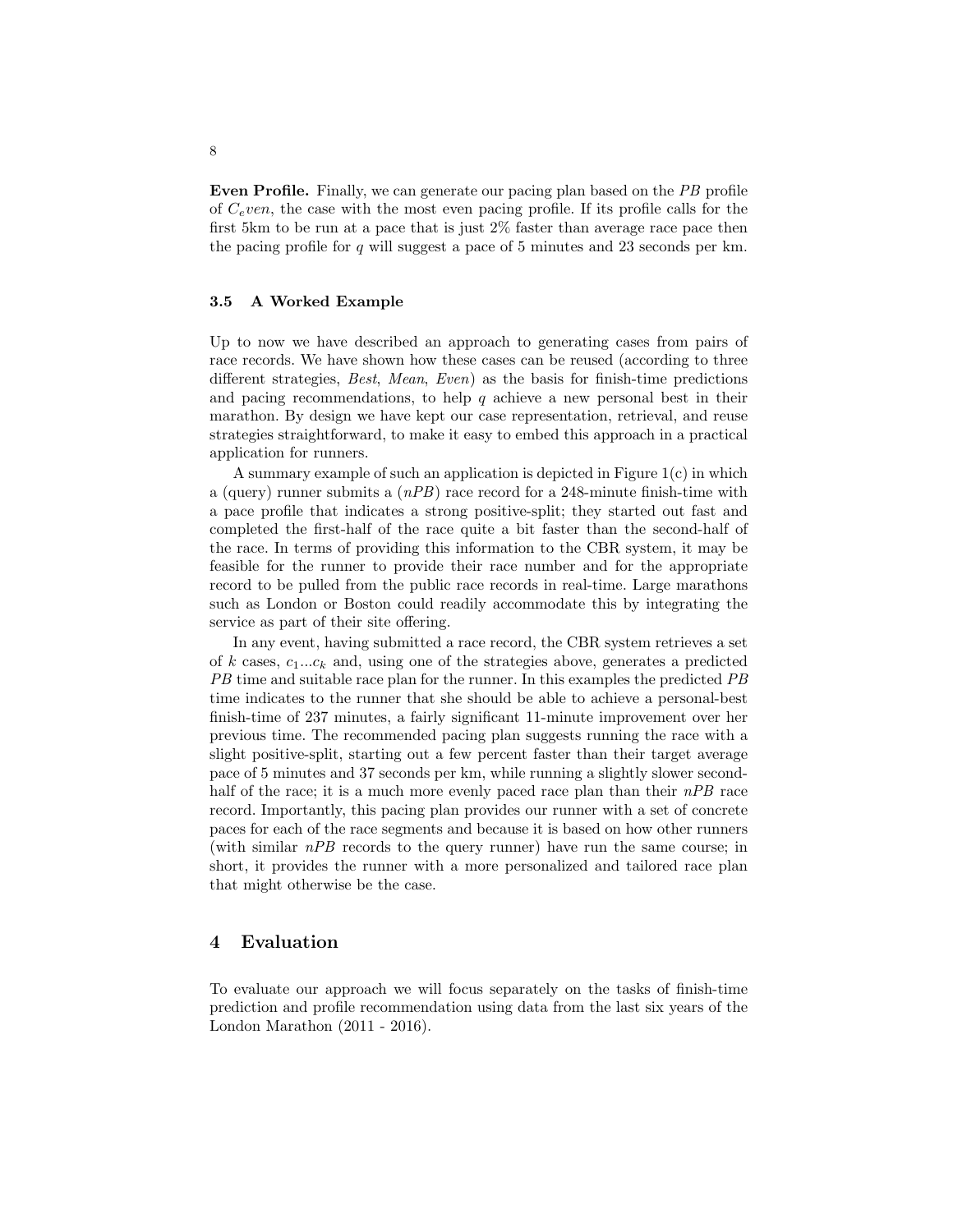#### 4.1 Dataset

Briefly, our London dataset includes 215,575 race records for 185,143 unique runners. Each race record contains, among other features, the 5km split-times and finish-times that we need as the basis for our case base. 37% of runners are female and just over 20% (or 37,704 unique runners) appear more than once in the dataset. This means we can construct at least 37,704 cases. However, since many of these repeat runners have only run 2 races this does limit the variation available for the identification of personal-best times and profiles. Consequently, in this study we limit our data to runners who have run 3 or more races; this way we can choose a personal best race from at least 3 races and every runner will be represented by at least 2 cases. There are 5,390 such runners and on average they have run 3.4 races each, leading to a case base of 12,968 individual cases with 5,390 personal-bests.

#### 4.2 Methodology

For the purpose of this evaluation we use a standard 10-fold cross-validation methodology to test prediction accuracy and recommendation quality. Briefly, we randomly hold-out 10% of cases to act as a test-set and use the remaining 90% of cases as the basis for prediction and recommendation, repeating this 10 times and averaging the results. Thus, the nPB part of the each test case is used as a query and the PB part is held back to evaluate the finish-time prediction and pacing plan recommendation.

Evaluation Metrics. To evaluate prediction accuracy we calculate the average percentage error between the predicted personal-best time and the actual personal-best time held back from the test case. To evaluate the quality of the recommended pacing plan we estimate the similarity between this recommended plan and actual pacing profile that was also held back; our measure of profile similarity is based on the relative difference between the segment paces of the recommended plan and the segment paces of the actual pace profile.

Test Algorithms. For each prediction/recommendation session we generate predictions/recommendations using the 3 CBR approaches (best, mean, even) as described earlier. While in theory we could possibly mix-and-match between prediction and recommendation strategies, for the purpose of this study, we use a like-with-like approach and pair each prediction strategy with the corresponding recommendation strategy. Thus when we refer to the Best strategy, for example, we mean the *Best* prediction strategy combined with the *Best* recommendation strategy.

#### 4.3 Prediction Error and Profile Similarity vs. k

To begin with we will look at prediction accuracy and recommendation quality versus k, the number of cases retrieved; see Figures 2 (a) & (b). Both graphs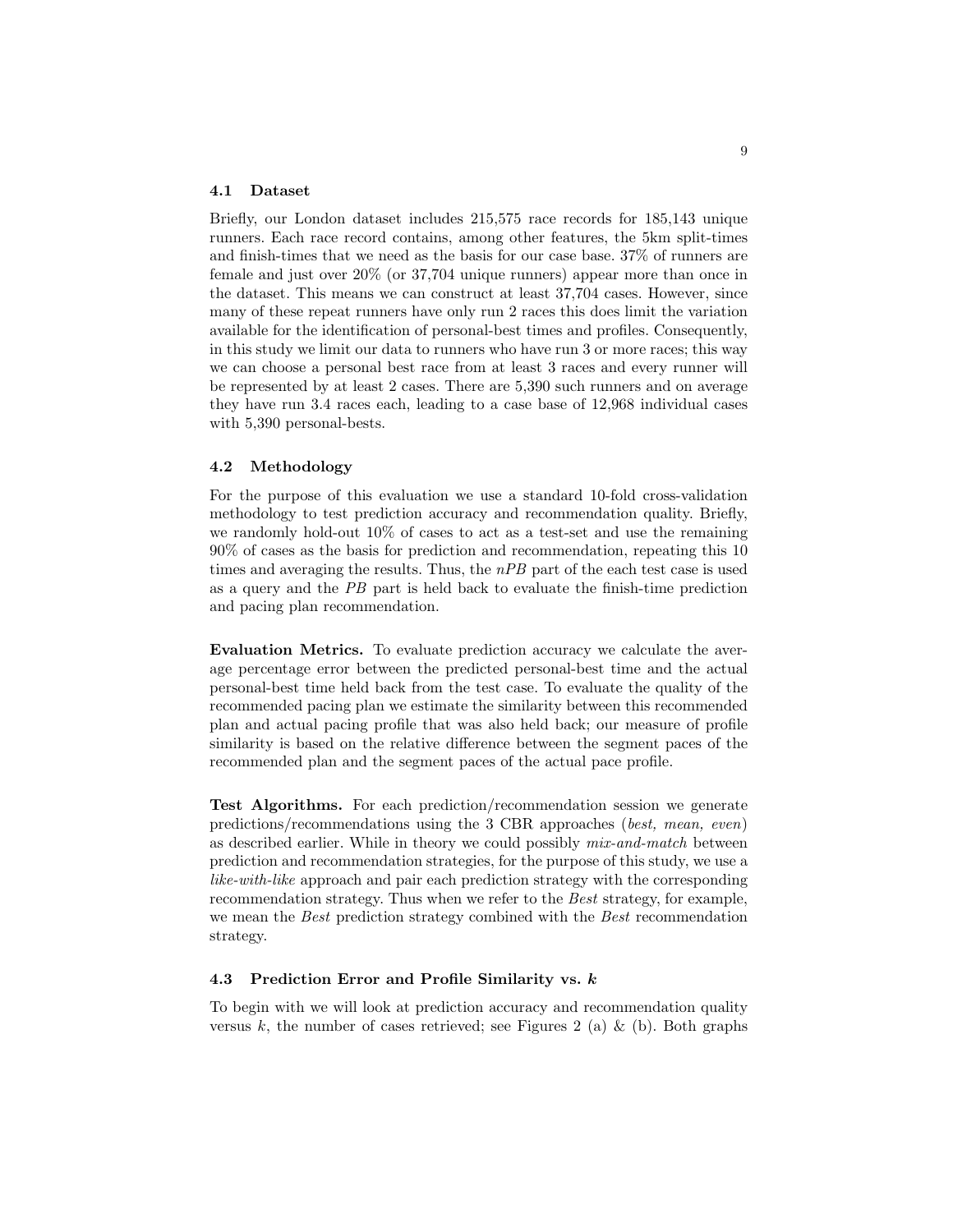contain ribbon-plots for each of the 3 test algorithms. Each ribbon-plot shows the prediction error (or profile similarity) for all runners, as the marked central lines, and separately for male and female runners, as the boundary lines. In this way we can get a sense of how gender influences prediction error and pacing profile similarity as k varies.



Fig. 2. Prediction error (a) and pacing profile similarity (b) versus  $k$  for Best, Mean, and Even strategies, and for all runners and men and women.

With respect to prediction error, we can see how our strategies behave quite differently for increasing k. Mean produces the lowest errors and benefits from increasing values of k, before stabilising for  $k \geq 10$ ; Mean achieves an error of  $\approx 4.5\%$ , for all runners, and as low as 4% for women. In contrast, Even produces predictions with an average error of  $\approx 6\%$  regardless of k, while the accuracy of Best deteriorates steadily with increasing  $k$ . The problem for Best is that more retrieved cases generally lead to faster best finish-times to use as a prediction. So Best tends to predict more and more ambitious personal-best times as  $k$ increases, times that have not been achieved by our test runners.

When it comes to pacing profile similarity – our proxy for recommendation quality – we see a similar, albeit inverted pattern in Figure 2(b). The Mean strategy out-performs the others, recommending pacing plans that are increasingly similar to actual PB pacing profiles (before stabilising at  $k \approx 5$ ). The profile similarity of Even recommendations are largely unaffected by  $k$ , while the Best recommendations become less and less similar to the actual PB pacing profiles as k increases; once again more cases mean faster best  $C_{Best}$ 's with pacing profiles that are increasingly different from the personal-best race records of the test users.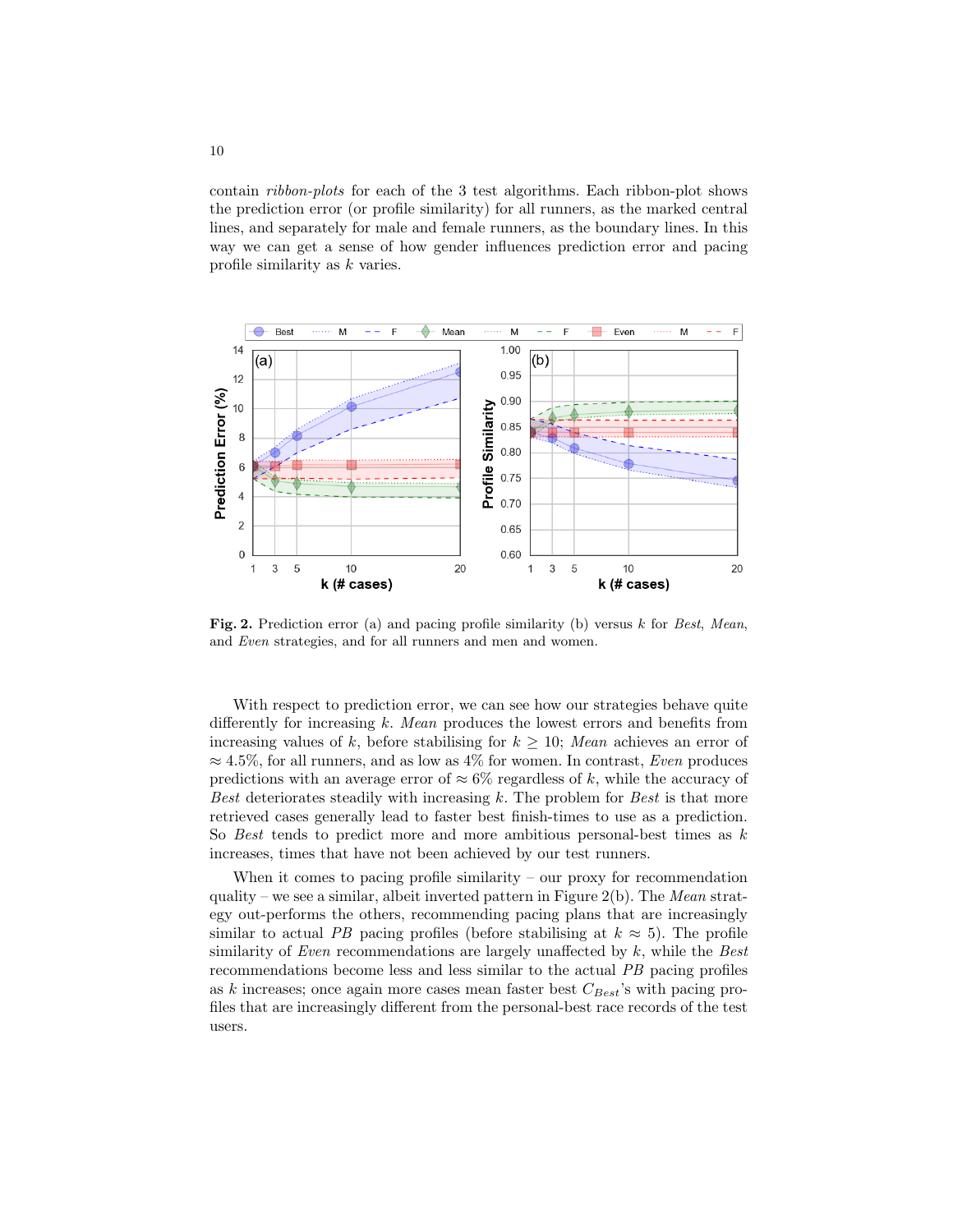It is also interesting to note how the prediction accuracy (and profile similarity) for all strategies is better for women than for men, regardless of k. This is something that is not so surprising in marathon running research, where recent studies have shown how female runners tend to run in a more disciplined manner than their male counterparts [7, 8]. In short, women run more evenly paced races, they are less likely to hit the wall, and so their races unfold in a more predictable fashion, compared to men's races. Our results suggest that this also extends to the matter of predicting a personal-best time and recommending a bespoke pacing plan.

#### 4.4 On the Influence of Ability

These results speak to the utility of the Mean strategy when it comes to making accurate personal-best predictions and recommending high quality pacing plans. But the difference between men and women suggests that all runners are not equal. Building on this idea, it is also useful to consider the relationship between accuracy/quality and a runner's ability, in terms of finish-times. For example, is it easier to predict personal-best times for faster or slower runners?



Fig. 3. Prediction error (a) and pacing profile similarity (b) vs.  $nPB$  finish-time for Best, Mean, and Even strategies, for all runners and men and women.

These prediction error and profile similarity results, for different finish-times, are presented in Figures 3(a)  $\&$  (b); for simplicity the results have been averaged over all values of  $k$ . Clearly, finish-times have a significant impact on both prediction error and profile similarity. For example, the fastest (elite) runners benefit from very accurate personal-best predictions by all three strategies, but as finish-times increase so too do prediction errors, at different rates for the different strategies. Once again the Mean strategy benefits from the most accurate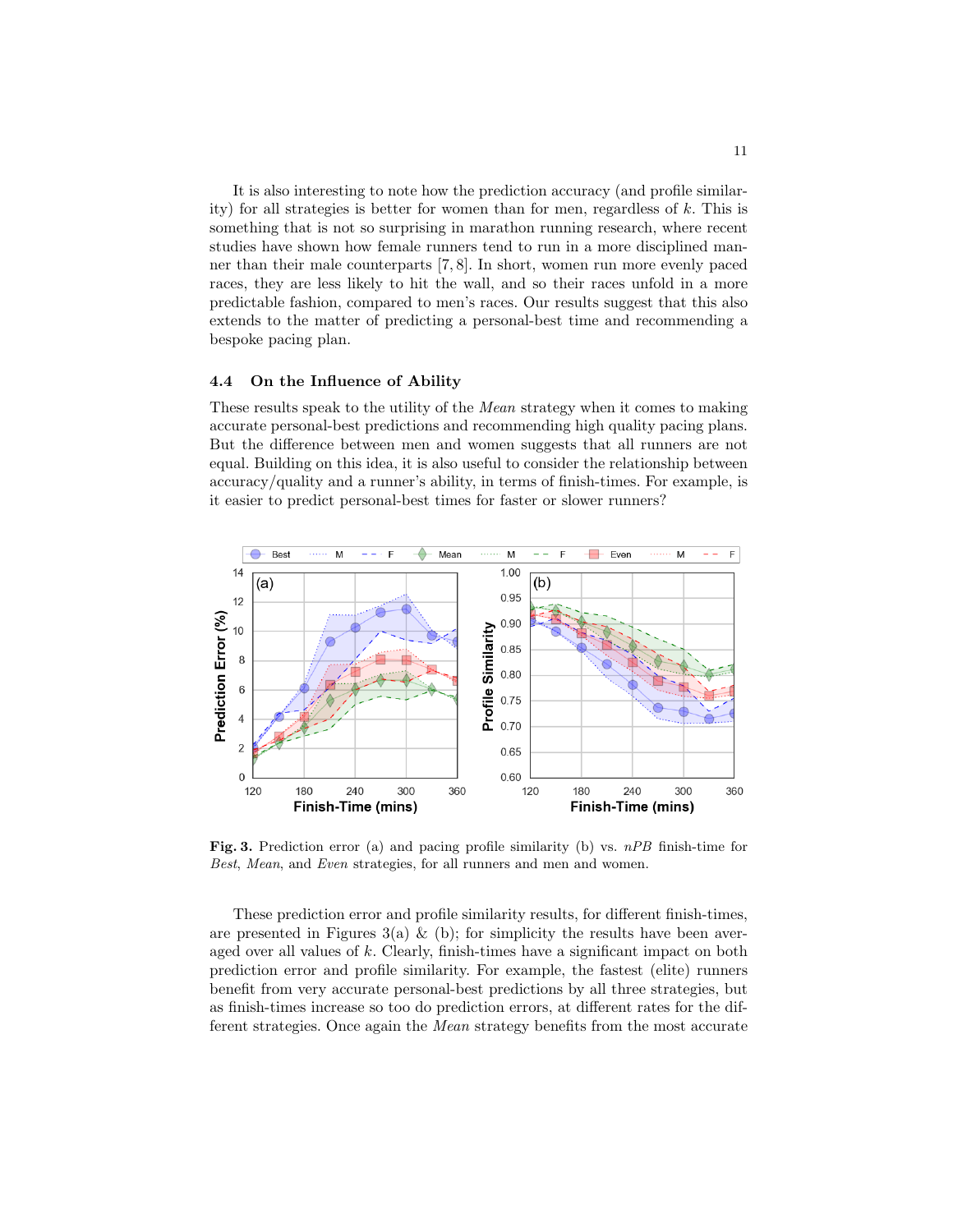predictions across all finish-times, and the difference between men and women generally persists. It is interesting too to note that error rates begin to fall again after the 300-minute mark, suggesting that the PBs of slower finishers are more predictable.

The similarity of recommended pacing profiles to the actual personal-best profiles falls as finish-times increase; see Figure 3. The Mean strategy continues to perform better than Even and Best and women enjoy more similar pacing profiles than men.

#### 4.5 Personal-Best Improvements

One more factor that may influence prediction accuracy and recommendation quality is the ambitiousness of a personal-best. Are very ambitious personalbests more or less difficult to predict and plan for? To test this we define the PB Difference as the relative difference between a runner's non personal-best time and their personal-best time; for example, a PB difference of 0.1 indicates that the PB time of a case is  $10\%$  faster than its  $nPB$  time.



Fig. 4. Prediction error (a) and pacing profile similarity (b) vs. PB Difference for Best, Mean, and Even strategies, and for all runners and men and women.

Figures  $4(a)$  & (b) shows how prediction error and profile similarity are influenced by PB Difference. As we might expect, runners whose PB time are less ambitious (lower PB Difference values) enjoy more accurate predictions for Mean and Even) than runners with larger differences between their PB and  $nPB$ ; see Figure 4(a). Likewise, profile similarity is also highest for runners with lower PB Difference values; see Figure 4(b).

Once again the Best strategy performs poorly in general, for prediction error and profile similarity, with one notable exception. If  $PB$  times are more than  $12\%$ 

12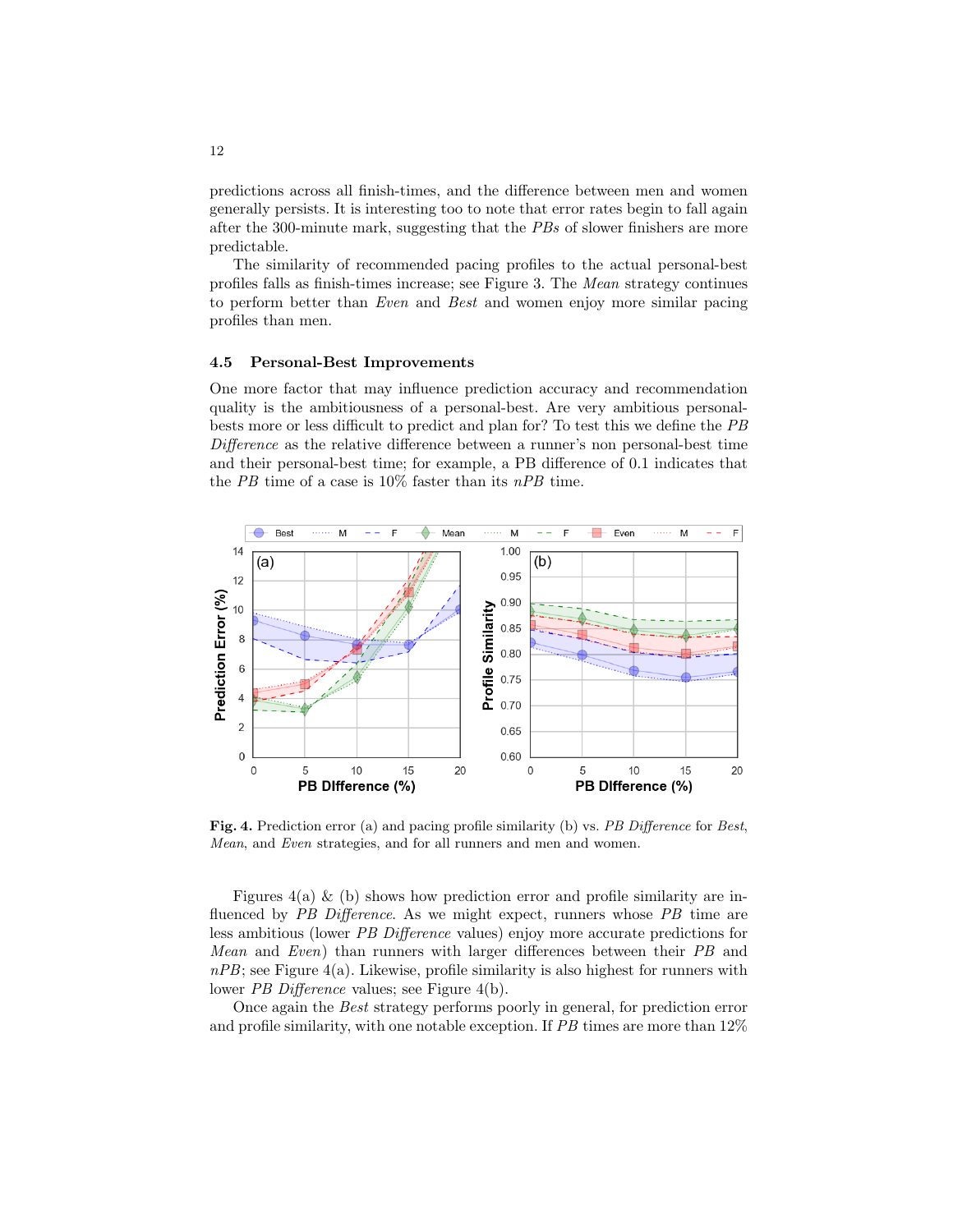faster than their nPB times, then the inherently ambitious Best strategy outperforms Mean and Even. That said, it is worth noting that a 12% improvement in marathon finish-time represents a very significant improvement, and is not so common in practice; in our dataset less than 20% of runners achieve such a personal-best improvement.

## 5 Discussion

These results point to Mean as the best strategy to use in practice, because it offers more accurate PB finish-time predictions and more similar PB pacing profiles when compared with the actual PBs of the test runners. Even also performs well but Best appears to be far too ambitious.

#### 5.1 Personal-Best Improvements

With all this discussion about error rates and similarities it is easy to loose sight of the practical reason for the proposed system: to help marathon runners plan for, and achieve, new personal-best finish-times. And so, as we draw to a conclusion, it is worth forming a more concrete sense of what these new PB times are likely to be for runners' nPB times. These results are presented in Figure 5 for our most accurate strategy, Mean, as a graph of the predicted PB improvement in minutes versus the nPB time.

As we might expect, the predicted PB improvement increases with finishtime; it is 'easier' for a 5-hour marathoner to increase their time by 20 minutes than it is for a 3-hour marathoner. What is particularly encouraging here is the scale of the improvements on offer. For example, a 4-hour marathoner can expect to improve their PB time by just over 20 minutes on average  $(+/- 75$  seconds based on the error associated with predictions for such runners). This should be very encouraging for most recreational marathoners, and the combination of these accurate predictions and sensible, tailored pacing profiles may help many enthusiastic marathoners to improve significantly in their next race.

#### 5.2 Pushing Beyond the PB

Our various strategies have been evaluated using the actual PB races of test runners and it should be pointed out that it remains unclear whether these runners could have produced even better PBs had they received the right pacing advice when they ran these races; no doubt some did but most will have adopted fairly simply pacing strategies. Perhaps with the right pacing advice the more ambitious Even or Best predictions might be achievable on the day.

Certainly conventional marathon wisdom suggests that a more even pacing profile is better and thus in practice we may find an additional benefit to presenting runners with the Even pacing plan even though its corresponding finish-time prediction is marginally less accurate (faster) than the mean. By following this Even profile the runner may achieve a more ambitious finish-time. Testing this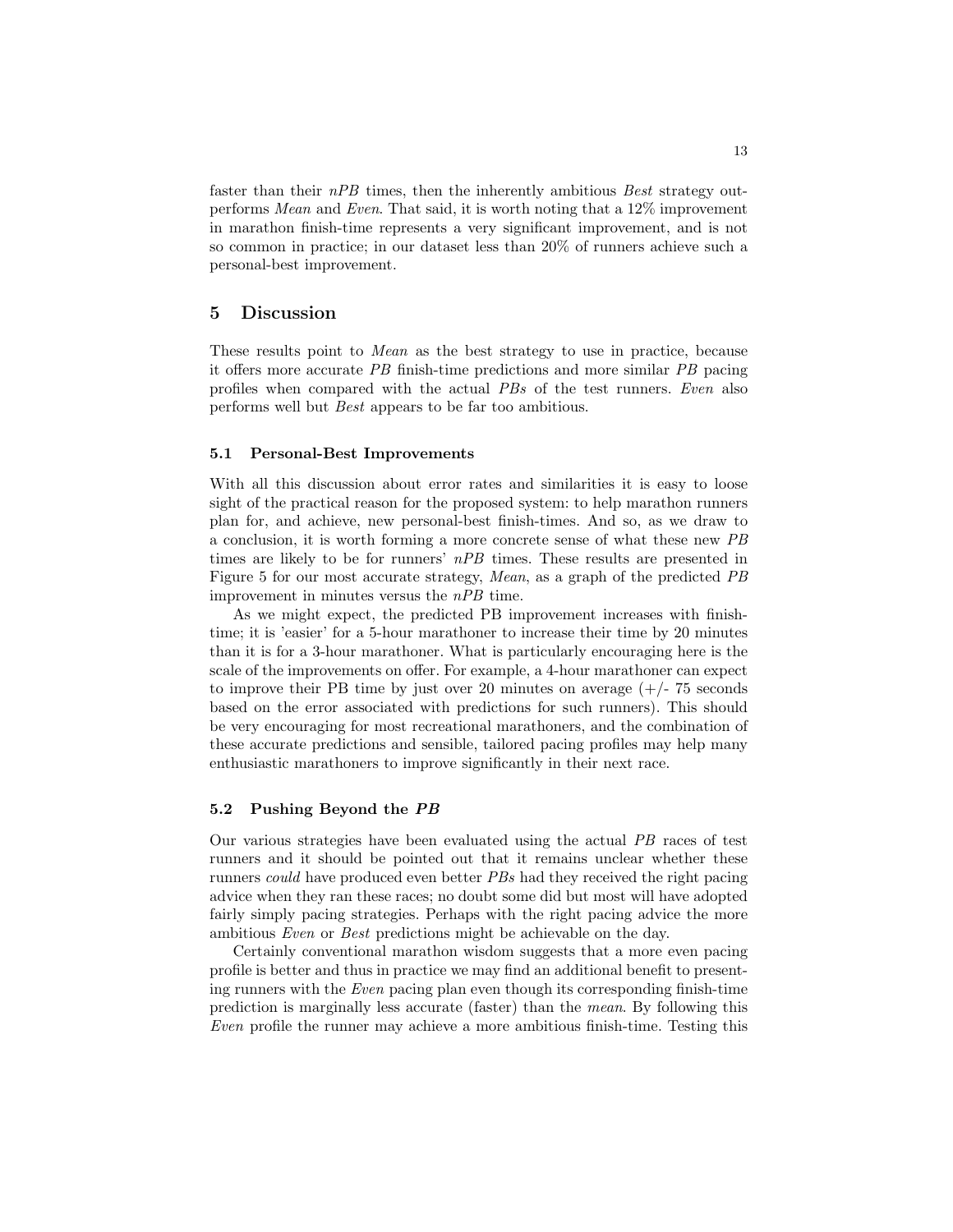

Fig. 5. Prediction PB finish-times for runners based on their non PB finish-times.

hypothesis requires further work but it speaks to the potential benefits of presenting Mean and Even predictions and recommendations to runners, rather than focusing exclusively on just one strategy, such as Mean.

### 5.3 PB Quality

Another factor worth considering is the method by which PBs have been identified. Currently they are simply the fastest race record for a runner. They may or may not reflect a genuine  $PB$ ; i.e. a race that the runner ran to the best of her true ability and training. As part of future work we plan to explore this by using different techniques for selecting more reliable PBs. Limiting our case base to runners who have run many races is one way to do this. Another way might be to limit PBs to those race records that have more even pacing profiles. Either way these approaches will provide a way to at least partially evaluate the likely impact of PB quality.

## 6 Conclusions

We have proposed a case-based reasoning solution to help marathon runners achieve a personal-best at their next race. It represents a novel application of CBR to an important open problem for marathon runners, namely how to select a best achievable target-time and how to pace the race to achieve it.

We have described and evaluated three CBR variations using a large-scale, real-world dataset from the London Marathon. The results indicate that the Mean CBR approach is capable of accurately predicting personal-best finishtimes and of recommending high-quality pacing plans. This may prove to be extremely valuable in helping runners to calibrate their expectations and plan effectively for their next race-day. By using training data from other marathons it will be possible to produce similarly personalised predictions and tailored recommendations for different marathon courses.